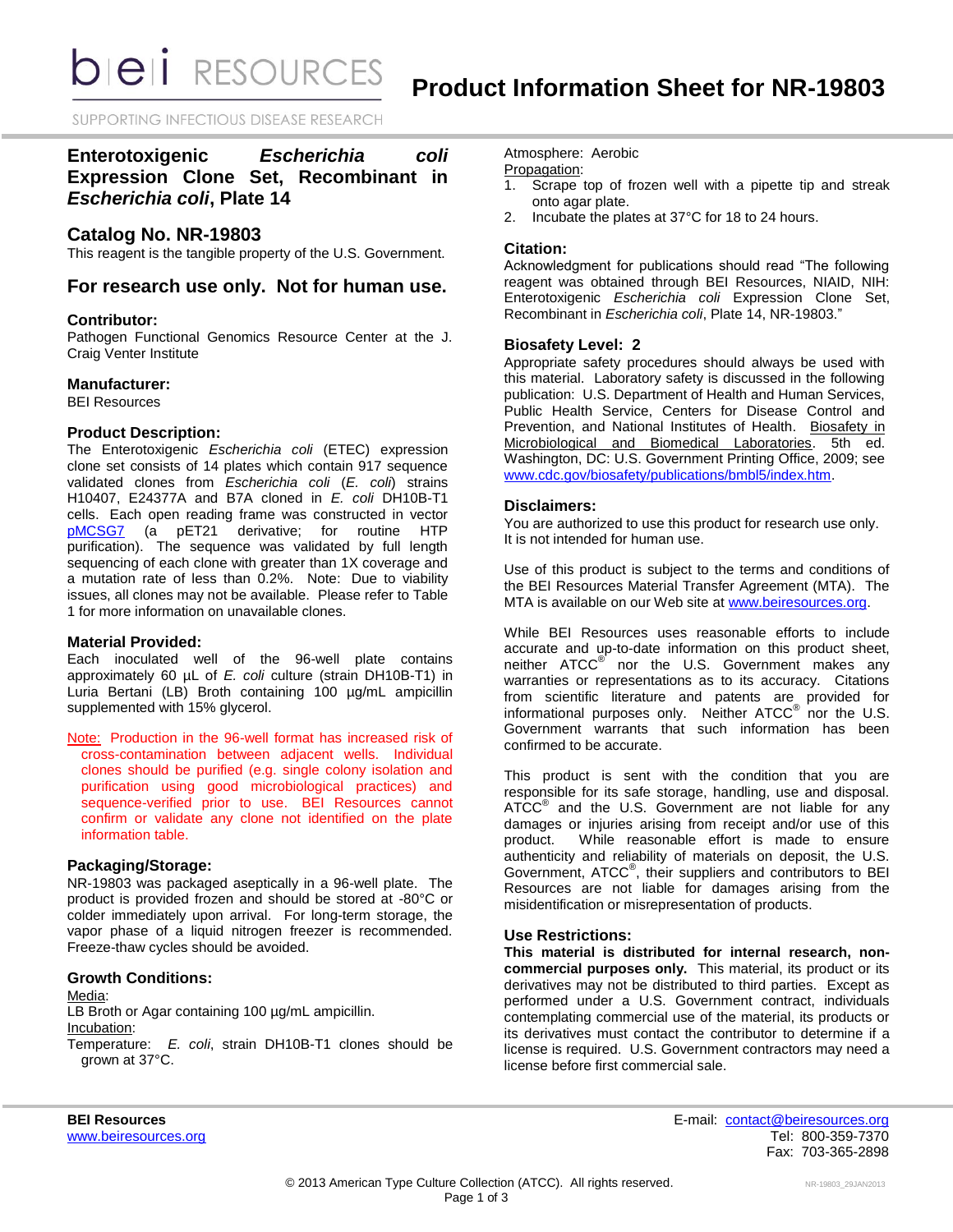**bieli** RESOURCES

SUPPORTING INFECTIOUS DISEASE RESEARCH

#### **References:**

1. Stols, L., et al. "A New Vector for High-Throughput, Ligation-Independent Cloning Encoding a Tobacco Etch Virus Protease Cleavage Site." Protein Expr. Purif. 25 (2002): 8-15. PubMed: 12071693.

ATCC $^{\circ}$  is a trademark of the American Type Culture Collection



# **Table 1: Enterotoxigenic** *E. coli* **Expression Clone Set, Recombinant in** *Escherichia coli***, Plate 14 (EEXAN)**

| <b>Clone</b> | Well<br><b>Position</b> | <b>Locus ID</b>                  | <b>Description</b><br>(Gene name)                               | <b>ORF</b><br>Length | <b>Accession Number</b> | <b>Average Depth</b><br>of Coverage |
|--------------|-------------------------|----------------------------------|-----------------------------------------------------------------|----------------------|-------------------------|-------------------------------------|
| D000024948   | A02                     | H10407_SANG_p666.<br>0310_94_726 | hypothetical protein                                            | 689                  | Not Annotated           | $\overline{2}$                      |
| D000024949   | A03                     | H10407_SANG_p666.<br>0400        | hypothetical protein                                            | 347                  | Not Annotated           | $\overline{2}$                      |
| D000024951   | A04                     | H10407 SANG CHR<br>OM4531_1_636  | conserved<br>hypothetical protein                               | 689                  | CBJ04040                | 1.9071                              |
| D000024955   | A06                     | H10407_SANG_CHR<br>OM4559_1_636  | putative<br>transcriptional<br>regulator                        | 689                  | CBJ04067                | $\overline{2}$                      |
| D000024957   | A07                     | H10407_SANG_CHR<br>OM2129        | hypothetical protein                                            | 377                  | <b>Not Annotated</b>    | 3.1989                              |
| D000024961   | A09                     | H10407_SANG_p948.<br>0050        | hypothetical protein                                            | 377                  | <b>Not Annotated</b>    | $\overline{2}$                      |
| D000024963   | A10                     | H10407_SANG_CHR<br>OM4623_73_714 | probable N-<br>acetylneuraminic acid<br>outer membrane<br>porin | 698                  | CBJ04132                | $\overline{2}$                      |
| D000024966   | A11                     | H10407_SANG_p948.<br>0170        | hypothetical protein                                            | 377                  | Not Annotated           | $\overline{2}$                      |
| D000024967   | A12                     | H10407_SANG_p948.<br>0510        | hypothetical protein                                            | 698                  | <b>Not Annotated</b>    | 1.7006                              |
| D000024969   | <b>B01</b>              | H10407_SANG_p948.<br>0240        | hypothetical protein                                            | 377                  | Not Annotated           | $\overline{2}$                      |
| D000024973   | <b>B03</b>              | H10407_SANG_p948.<br>0310        | hypothetical protein                                            | 377                  | <b>Not Annotated</b>    | $\overline{2}$                      |
| D000024976   | <b>B04</b>              | H10407_SANG_CHR<br>OM0674        | conserved<br>hypothetical protein                               | 758                  | CBJ00181                | $\overline{2}$                      |
| D000024977   | <b>B05</b>              | H10407_SANG_p948.<br>0370        | hypothetical protein                                            | 377                  | <b>Not Annotated</b>    | $\overline{2}$                      |
| D000024979   | <b>B06</b>              | H10407_SANG_CHR<br>OM0348        | putative fimbrial<br>protein                                    | 761                  | CBI99853                | 1.9882                              |
| D000024982   | <b>B07</b>              | H10407_SANG_p948.<br>0580        | hypothetical protein                                            | 377                  | Not Annotated           | $\overline{2}$                      |
| D000024983   | <b>B08</b>              | H10407_SANG_p948.<br>0430        | hypothetical protein                                            | 842                  | Not Annotated           | 3.3972                              |
| D000024986   | <b>B09</b>              | H10407_SANG_p948.<br>0950        | hypothetical protein                                            | 377                  | Not Annotated           | $\overline{c}$                      |
| D000024988   | <b>B10</b>              | h104_P52_g1                      | hypothetical protein                                            | 875                  | Not Annotated           | 1.9143                              |
| D000024989   | <b>B11</b>              | H10407_SANG_p948.<br>1110        | hypothetical protein                                            | 377                  | Not Annotated           | 3.1995                              |
| D000024991   | <b>B12</b>              | H10407_SANG_CHR<br>OM2003        | putative baseplate J<br>family protein                          | 947                  | CBJ01506                | 1.6705                              |